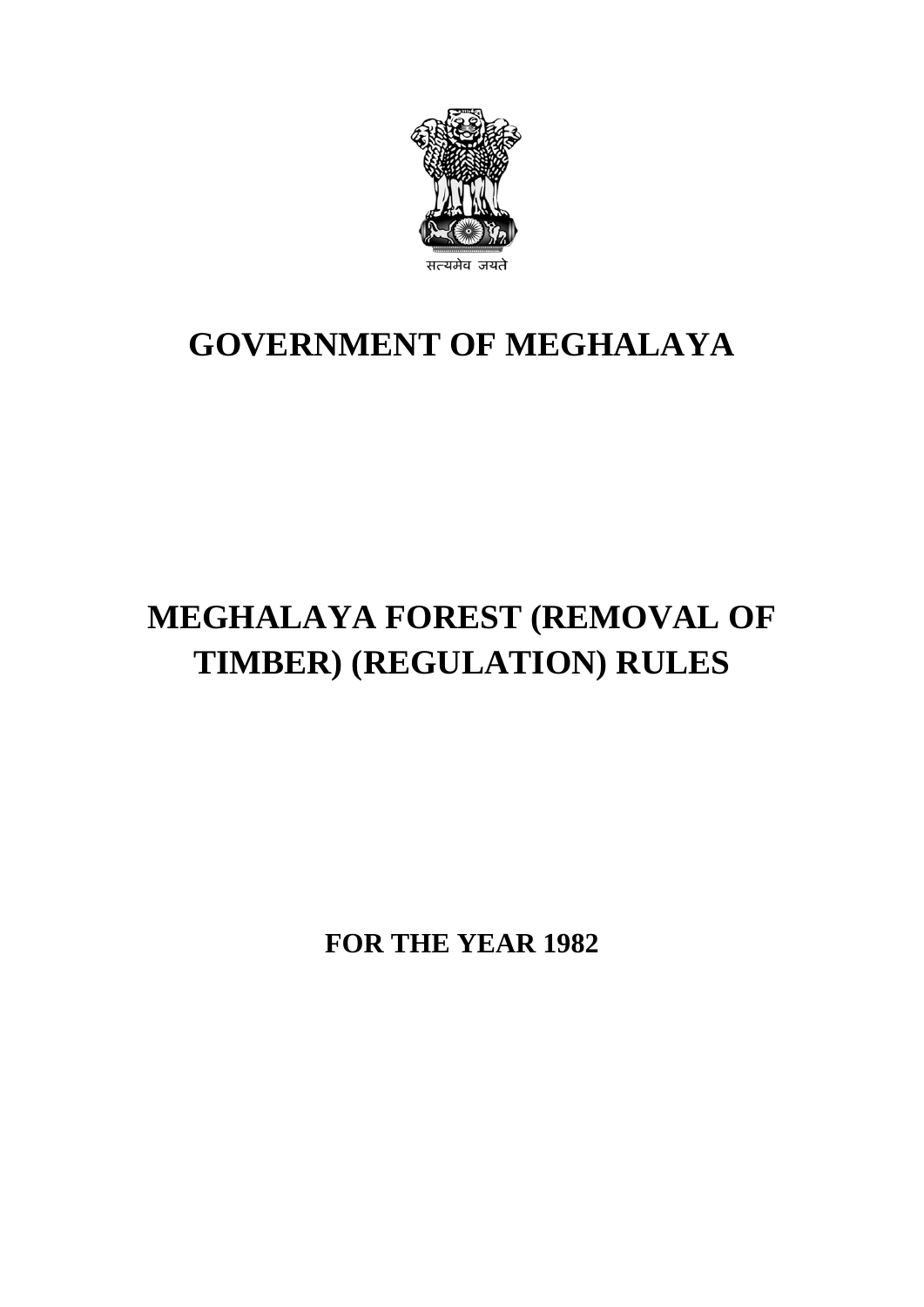## **MEGHALAYA FOREST (REMOVAL OF TIMBER) (REGULATION) RULES, 1982 CHAPTER I**

#### **PRELIMINARY**

- 1. **Short title, extent and commencement**—(1) These rules may be called the Meghalaya Forest (Removal of Timber) (Regulation) Rules, 1982
	- (2) They shall extend to the whole of the State of Meghalaya.
	- (3) They shall come into force at once.
- 2. **Definitions**—In these rules unless the context otherwise requires—
	- *(a)* 'Act' means the Meghalaya Forests (Removal of Timber) (Regulation) Rules, 1981
	- *(b)* 'Competent authority' means that Competent Authority appointed by the Government under Section 2 (a) of the Act;
	- *(c)* 'Form' means a form appended to these Rules.
	- *(d)* All other terms and expression used in these rules but not defined shall have the same meaning respectively assigned to them in the Act.
- 3. **Application for licences**—(1) Application for removal of timbers outside the State shall be submitted in Form No. I to the competent authority under whose territorial jurisdiction the forests from where the timbers are proposed to be removed are situated.
	- (2) Application for establishment of a "Trading Depot" shall be submitted in Form No. II in the same manner as provided under sub-rule (1).

(3) Applications under sub-rules (1) and (2) shall be submitted through the District Council of the concerned Autonomous District wherever so required under the Act.

(4) All applications under this rule shall be made in duplicate and the original copy of which shall bear a Court Fee Stamp of Rupees three and thirty paise only.

- 4. **Disposal of applications and grant of licences**—(1) The competent authority on receipt of the application under Rule 3, shall immediately acknowledge receipt of the same and subject to the provisions of the Act, cause an enquiry to be made in a manner he deems proper.
	- (2) If the competent authority is satisfied that a licence may be granted shall—
		- *(a)* For removal of timber outside the State for trade or otherwise, issue a licence in Form No. III and the species, sizes, total quantity of the logs or timbers, the area from where the timbers are to be removed and the route by which the same are to pass in the State shall be stated in the licences. The licence granted under this clause shall be valid for a period not exceeding one year and may for a like period be renewed.
		- *(b)* For establishment of depot issue a licence in Form No. IV which shall be valid up to the  $31<sup>st</sup>$  of March next following and may for a like period be renewed.

 (3) Where grant of licence under these Rules is refused the competent authority shall record the reasons therefor.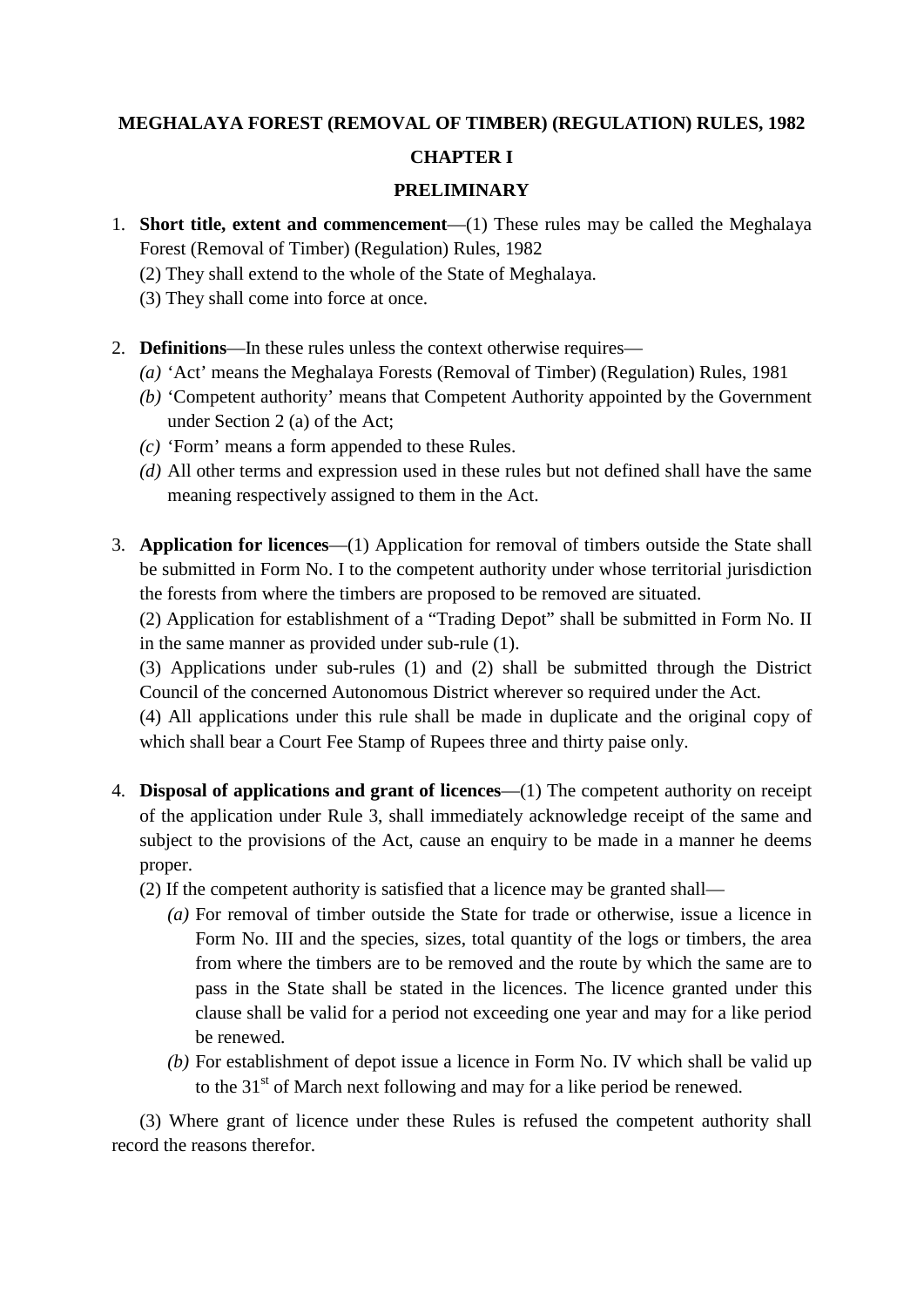(4) If no final order is passed on an application by the competent authority within six months from that date of its receipt it shall be deemed that licence has been granted.

(5) Application for renewal of the licence shall be made in Form No. V and submitted at least thirty days before expiry of the licence.

- 5. **Licences not to be granted**—Notwithstanding anything contained in these Rules the competent authority shall not grant any licence for removal outside the State in respect of timbers of the following sizes, namely:
	- i) All timbers in round form which are less than 30 cm, in diameter,
	- ii) All rough square timbers which are less than 20\*20 sq.cm, in cross sectional area:

Provided that in case of Carpinus vaminea no licence shall be granted where timbers in the round form are less than 20 cm, in diameter and where in sawn form or less than 15\*15 square cm, in the base area.

6. **Appeal against orders of competent authority**—(1) Any applicant being aggrieved by the orders of the competent authority may prefer an appeal to the Chief Conservator of Forests in the first instance. One application by the aggrieved party orders of the Chief Conservator of Forests will be reviewed by the Government.

(2) The appeal shall be preferred within sixty days and review application within thirty days from the date of communication of the order appealed against. The appeal petition shall bear a Court Fee Stamp of Rupees ten only and shall accompany a Bank deposit at call receipt of Rupees fifty only as the appeal fees without which no appeal petition shall be heard.

(3) The appeal fees referred to above shall be forfeited to the Government in the event of the appeal being rejected and shall be credited to Government as Miscellaneous revenue of the Forest Department. In the event of the appeal being granted the fees shall be adjusted towards licence fees payable by the applicant.

7. **Licence fees**—(1) For issue of licences under these Rules fees at the following rates and Court Fee Stamps shall be paid:

|      | Category of licence                                             | Amount                                                                                                                                              |  |  |  |
|------|-----------------------------------------------------------------|-----------------------------------------------------------------------------------------------------------------------------------------------------|--|--|--|
| (i)  | For a licence in Form No. III (Removal<br>of timbers)           | Rupees five hundred per 100 cubic meter or<br>part thereof subject to maximum of Rupees<br>one thousand.                                            |  |  |  |
| (ii) | For a licence in Form No. IV (setting<br>up of a trading depot) | Rupees five hundred per 100 squares<br>meters of the area covered by the depot or<br>any part thereof subject to maximum of<br>Rupees one thousand. |  |  |  |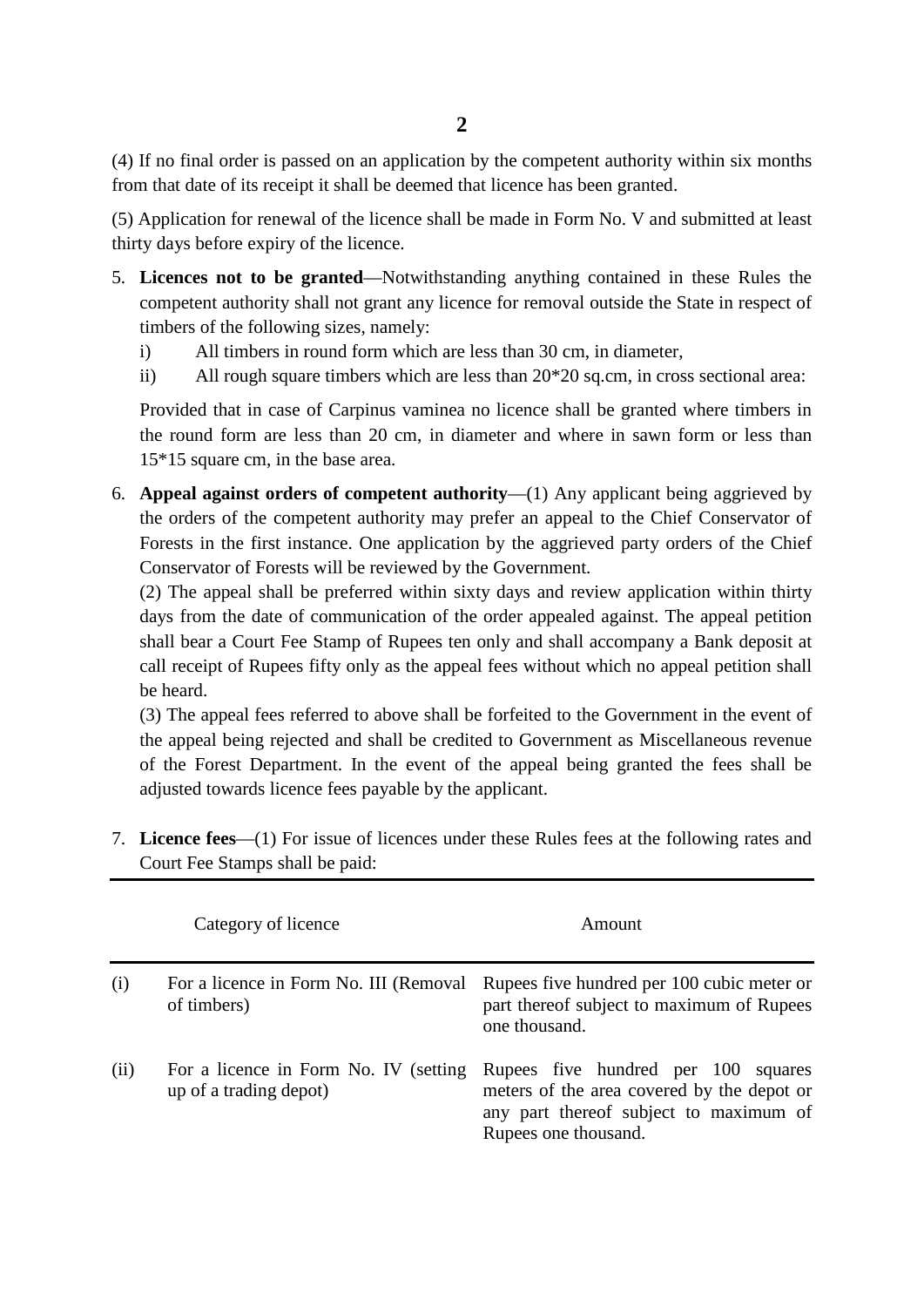|       | Category of licence                          | Amount                |  |
|-------|----------------------------------------------|-----------------------|--|
| (iii) | For renewal of licence referred in item (i)  | Rupees three hundred. |  |
| (iv)  | For renewal of licence referred in item (ii) | Rupees three hundred. |  |

(2) Members belonging to Scheduled Tribes recognised as such in the State of Meghalaya shall pay half of the amount specified column two of sub-rule (i); provided, however, that the maximum of Rupees one thousand shall also apply in their case.

8. **Records to be maintained and furnished by the licence holder**—Every licensee shall maintain the registers as in Form No. VI and No. VII for export of timber and maintain trading depots respectively and abstract from the registers showing monthly transaction of timber shall be submitted within the  $7<sup>th</sup>$  days of month following to the competent authority.

The format to be used for the submission of the monthly terms shall be as per Form No. VI-A and No. VII-A.

- 9. **Property hammer**—The licensee shall have a separate property hammer registered with the competent authority for use on timbers dealt by him for the trade depot. The facsimile of the hammer shall be approved by the competent authority and shall contain the Licence No. of the licence holder. Usual fees as prescribed under the relevant Forest Acts and Rules shall be leviable for registration of the hammer referred to under this Rule.
- 10. **Verification by the competent authority**—The competent authority or an officer not below the rank of a Forester and authorised by him shall have the right to check and verify the registers and the stock of timber at any reasonable time during the working hours and the licences shall be bound to produce such documents, registers, and render all assistance to the officer in checking and verification of the timbers.
- 11. **Stocking of any other timber**—Any timber or forest produce found in the depot or within 100 meters from the boundaries thereof or in possession of the licences and not covered by Transit Pass, Permit or Challan or any other valid documents shall be liable to be confiscated to the Government besides making the licensee liable to any action under the law.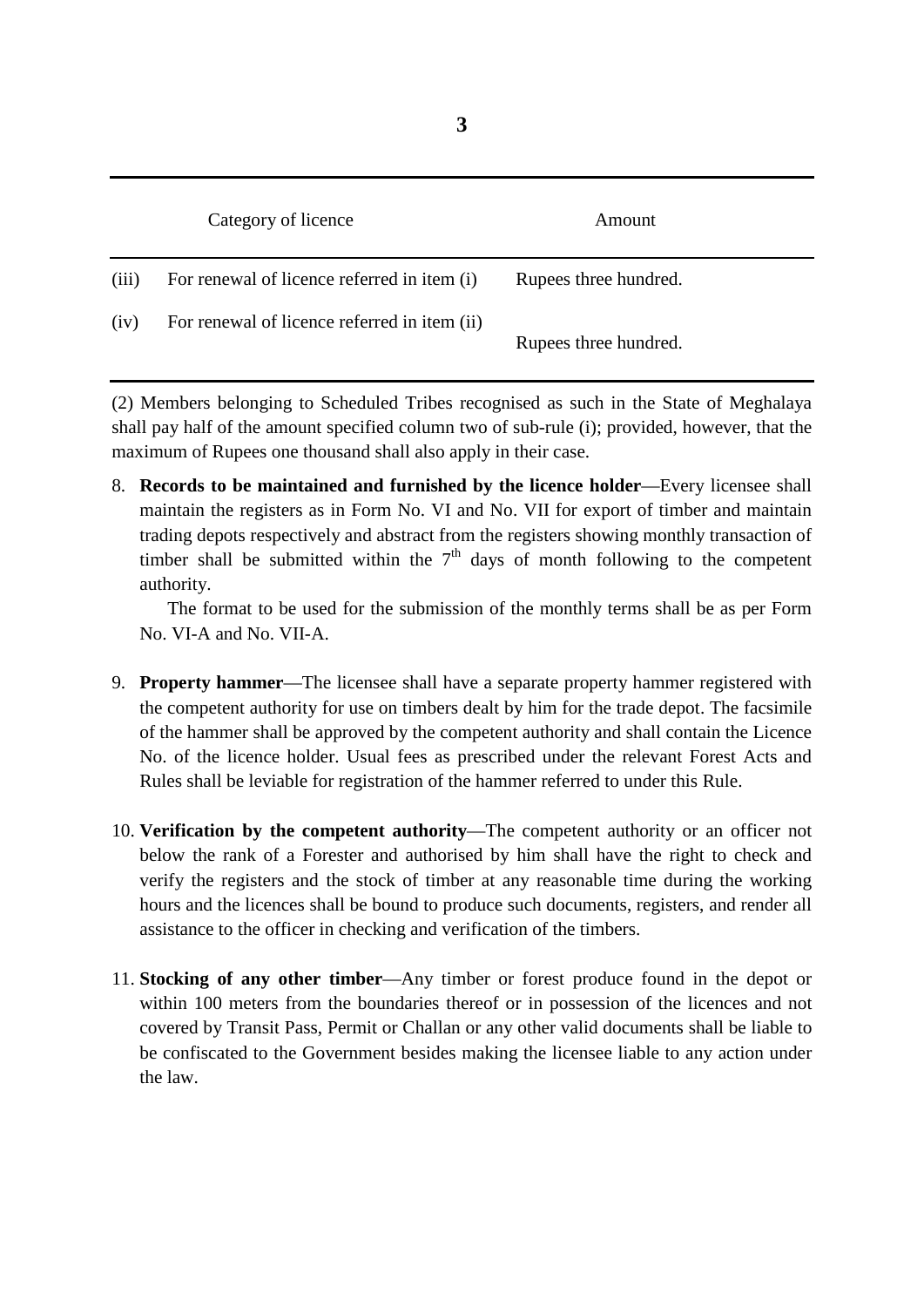- 12. **Export Transit Pass**—Every consignment of timbers meant for export outside the State shall be checked by a forest officer not below the rank of Forester Grade I and an Export Transit Pass issued. No timber shall be allowed to cross the State boundaries unless accompanied by the Export Transit Pass.
- 13. **Composition fee**—(1) Any offence under the Act may be compounded by an officer authorised by the Government under Section 15 of the Act, on payment of a sum of money equal to double the amount of royalty value of the timber in respect of which the offence has been committed subject to a minimum of Rs. 50 (Rupees fifty) only.

(2) The composition fee payable under sub-rule (1) above shall be in addition to the royalty and other dues payable on the timber.

#### **FORM I**

#### [Rule 3 (1)]

From...................................

To.......................................

The Divisional Forest Officer,

(The Competent Authority under the MFRTR Act, 1981)

........................Division

*Subject*—Removal of timber outside the State.

#### *Sir,*

I intend to transport the timbers particulars of which are furnished below to..................................(name of place outside the State) for trade purpose.

Necessary permission for the same may kindly the issued. All necessary particulars are furnished below:

- 1. Name of applicant and permanent address.............................
- 2. Description of timbers intended to be exported................................

Sp. Size Quantity

3. Origin of the forest produce:

(i) Name of the forest areas from where collected................................

(ii) How acquired—(reference may be given to valid permit, settlement order etc).

4. Period during which the forests produce is proposed to be exported.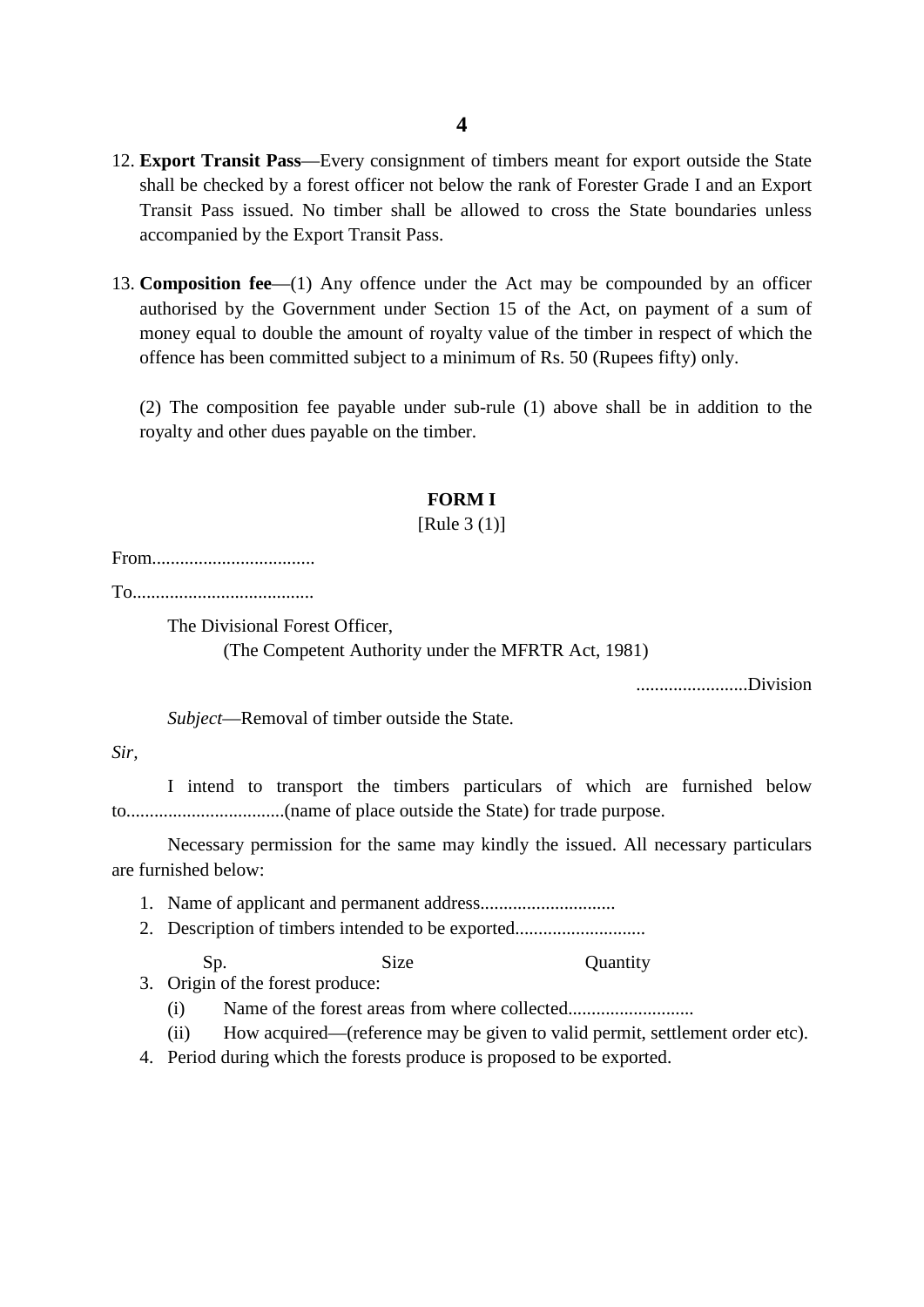5. The route through which to be exported and name of the established Forest Check Gate through which it will cross the State boundary.

Yours faithfully,

#### **ACKNOWLEDGEMENT**

The applicant dated........................(in Form I) from......................... for a licence to export timbers outside the State has been received in this office.

Seal of office.

Divisional Forest Officer, (The Competent Authority under the MFRTR ACT, 1981) Divisional....................

#### **FORM II**

[Rule 3 (2)]

From........................... To...............................

> The Divisional Forest Officer, (The Competent Authority under

> > the MFRTR Act, 1981)

.................Division

*Subject*—Establishment of a Trading Depot for Timber Remission for.

*Sir,* 

I intend to establish a trading depot for timber at a place mentioned below. All necessary particulars are furnished below:

Necessary permission may kindly be accorded.

- 1. Name and address of applicant............................
- 2. Description of the proposed timber Depot.......................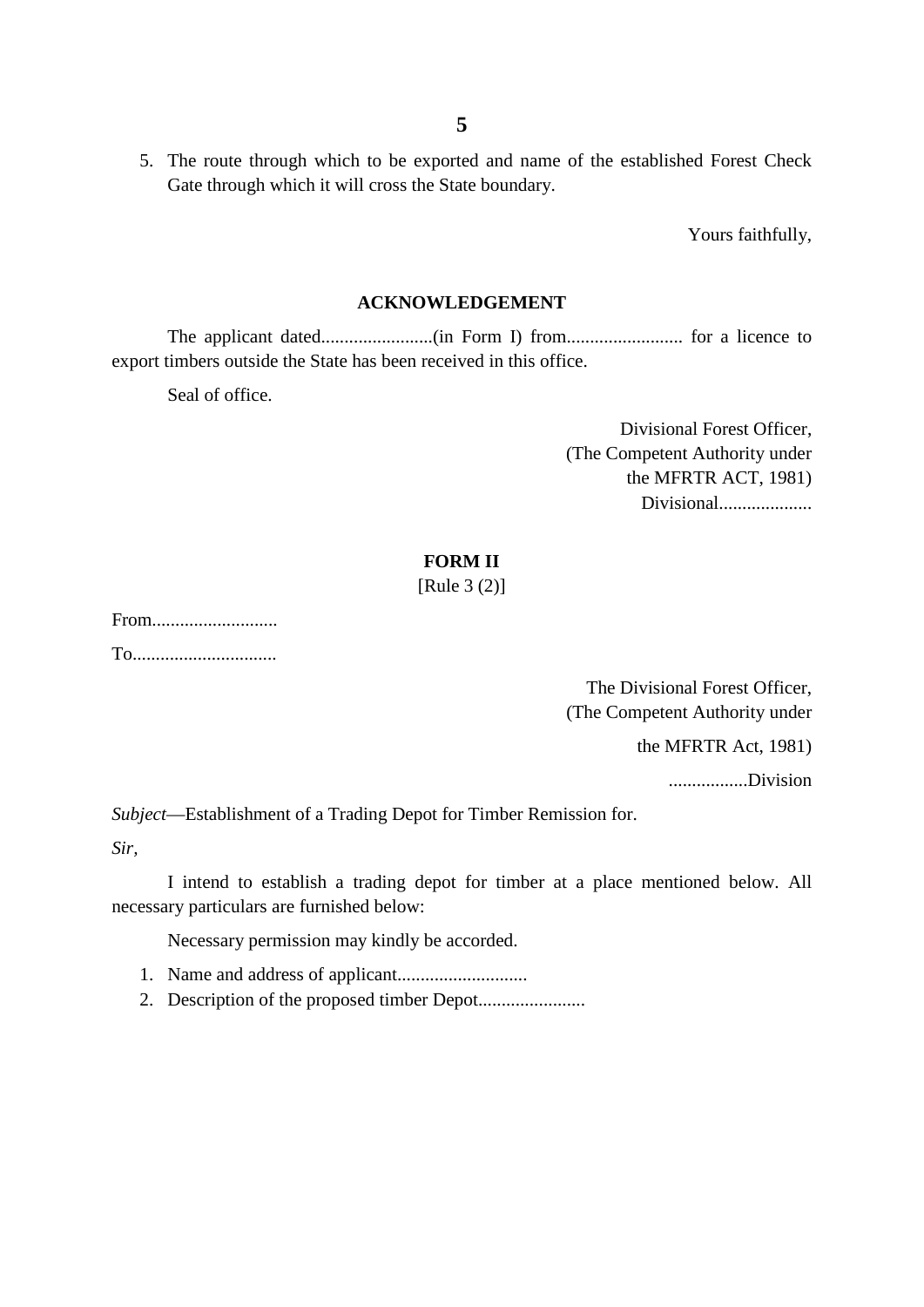| (i)   | Location                                                                                                                                                         |                                                |
|-------|------------------------------------------------------------------------------------------------------------------------------------------------------------------|------------------------------------------------|
| (ii)  | Bounded by                                                                                                                                                       | (Village, Town, etc.)<br>South<br>West         |
| (iii) | furnished<br>be<br>approximate average length and<br>average width)                                                                                              |                                                |
|       | 3. Quantity of timber proposed to be<br>stocked in the depot.                                                                                                    | MinimumCm.<br>MaximumCm.<br>Average monthlyCm. |
|       | 4. If the depot meant for local sale or<br>for export to outside the State                                                                                       |                                                |
|       | land. If the land does not belong to<br>the applicant has permission for its<br>proposed use been taken from the<br>owner?<br>(Attach copy of documentary proof) |                                                |

6. Period for which the Depot is proposed to be maintained

Yours faithfully,

#### **ACKNOWLEDGEMENT**

The application dated........................... (in Form II) from..................... for a licence to establish a timber licence depot at................................ has been received in this office on..........................

Seal of office

Divisional Forest Officer, (The Competent Authority under the MFRTR Act, 1981) .................Division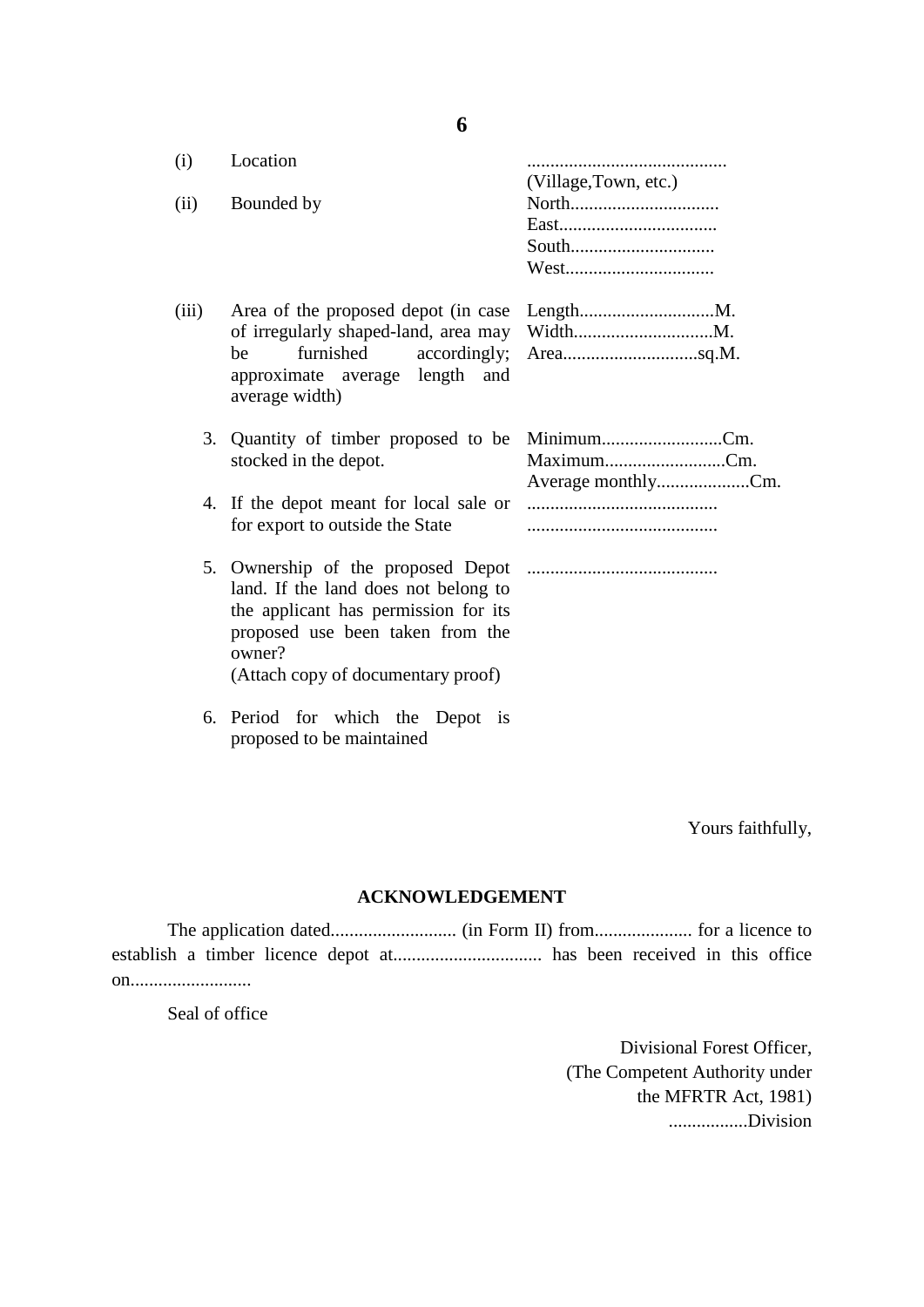#### **FORM III**

#### [Rule 4 (2) (a)]

#### **Licence for export of timber outside the State**

Subject to provisions of Meghalaya Forest (Removal of Timber) (Regulation) Act, 1981 and Rules framed there under, this licence is hereby granted to—

Name.......................Address...........................for export of timber outside the State for the period from.....................................to 31st March, 20...............as per details mentioned below. The route through which the timbers may be transported shall be—

| <b>Species</b> | Length | Girth/Size | Volume | Remark |
|----------------|--------|------------|--------|--------|
|----------------|--------|------------|--------|--------|

Total Volume.................................Cm.

**Note**—(1) Details to be furnished species-wise and where length size cannot be assessed maximum number of each species allowed to be transported outside the State may be mentioned.

(2) Timbers of size below the prescribed limit and species included in the Schedule of the Act are not allowed to be transported outside.

Licence fee of Rs........................realised vide Recpt. No.....................dated...................

Facsimile of the Depot hammer approved..............................

Dated the.................................20.

Divisional Forest Officer, (The Competent Authority under the MFRTR Act, 1981) .................Division

The licence is renewed up to  $31<sup>st</sup>$  March, 20. On realisation of a licence fee of Rs.............only *vide* Recpt. No....................dated.....................20.

Dated the.................................20.

Divisional Forest Officer, (The Competent Authority under the MFRTR Act, 1981) .................Division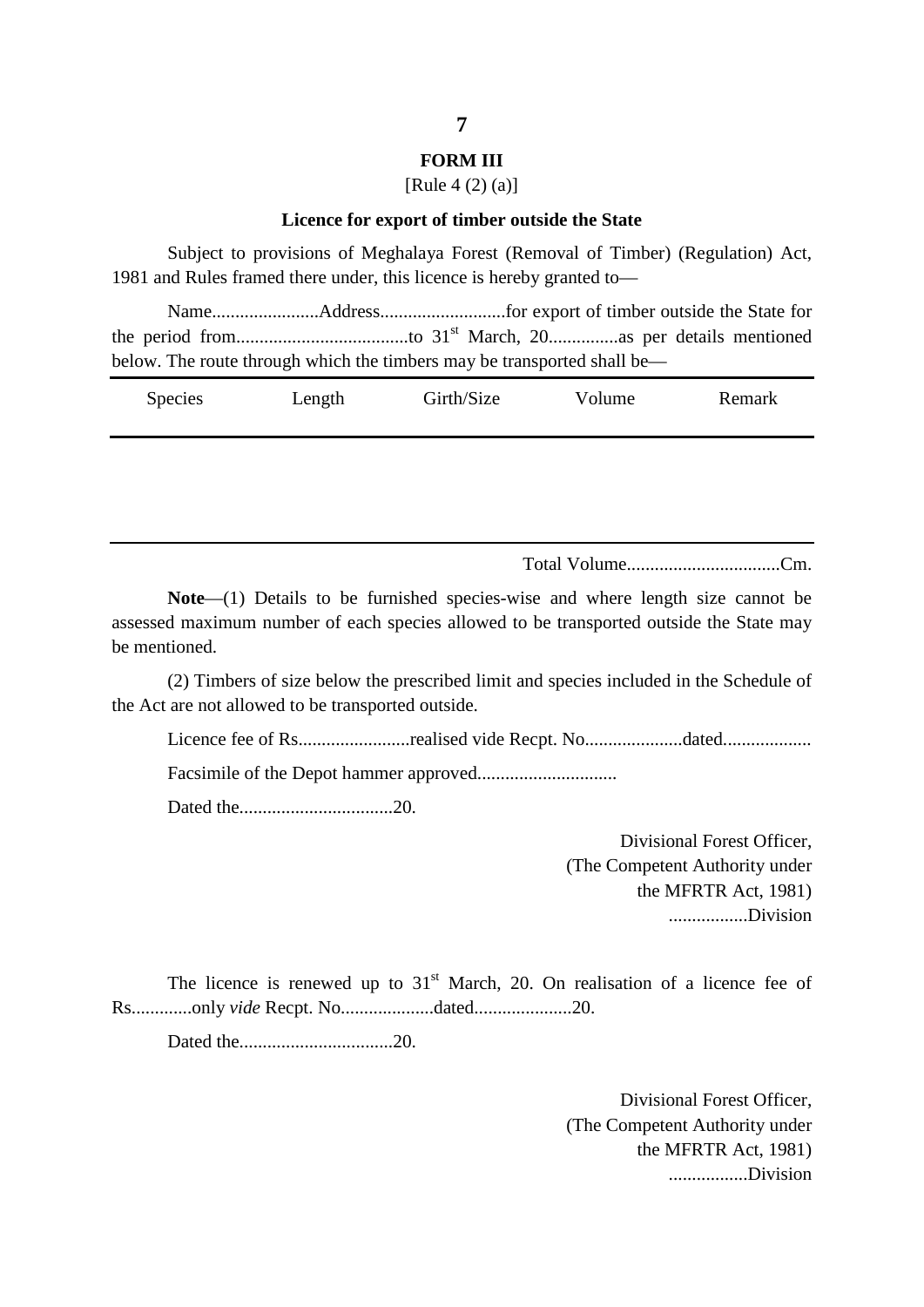**Note**—The licence shall be surrendered within 15 days from the date of expiry to the issuing officer.

#### **FORM IV**

#### [Rule  $4(2)(b)$ ]

#### **Licence for establishment of a Timber Trading Depot**

Subject to provisions of Meghalaya Forest (Removal of Timber) (Regulation) Act, 1981. This licence is hereby granted to—

Name...........................................

Address.......................................

For the period from....................................to 31st March 20................to establish a trading depot for timber at..........................

Location.......................at........................

Covering an area of more or less.......................sq. metres bounded by on the—

North....................................

East...............................

South............................

West.............................

And is allowed to trade on timber subject to the provisions of Meghalaya Forest (Removal of Timber) (Regulation) Rules, 1982 from the said premises.

Licence fee of Rs.............realised *vide* Recpt. No.................... dated.....................

Divisional Forest Officer

Licence is renewed up to 31st March, 20.....................on realisation of renewal fees of Rs.............................vide Recpt. No................20.

Dated....................

Divisional Forest Officer

**Note**—Licence shall be surrendered within 15 days from the date of expiry to the issuing officer.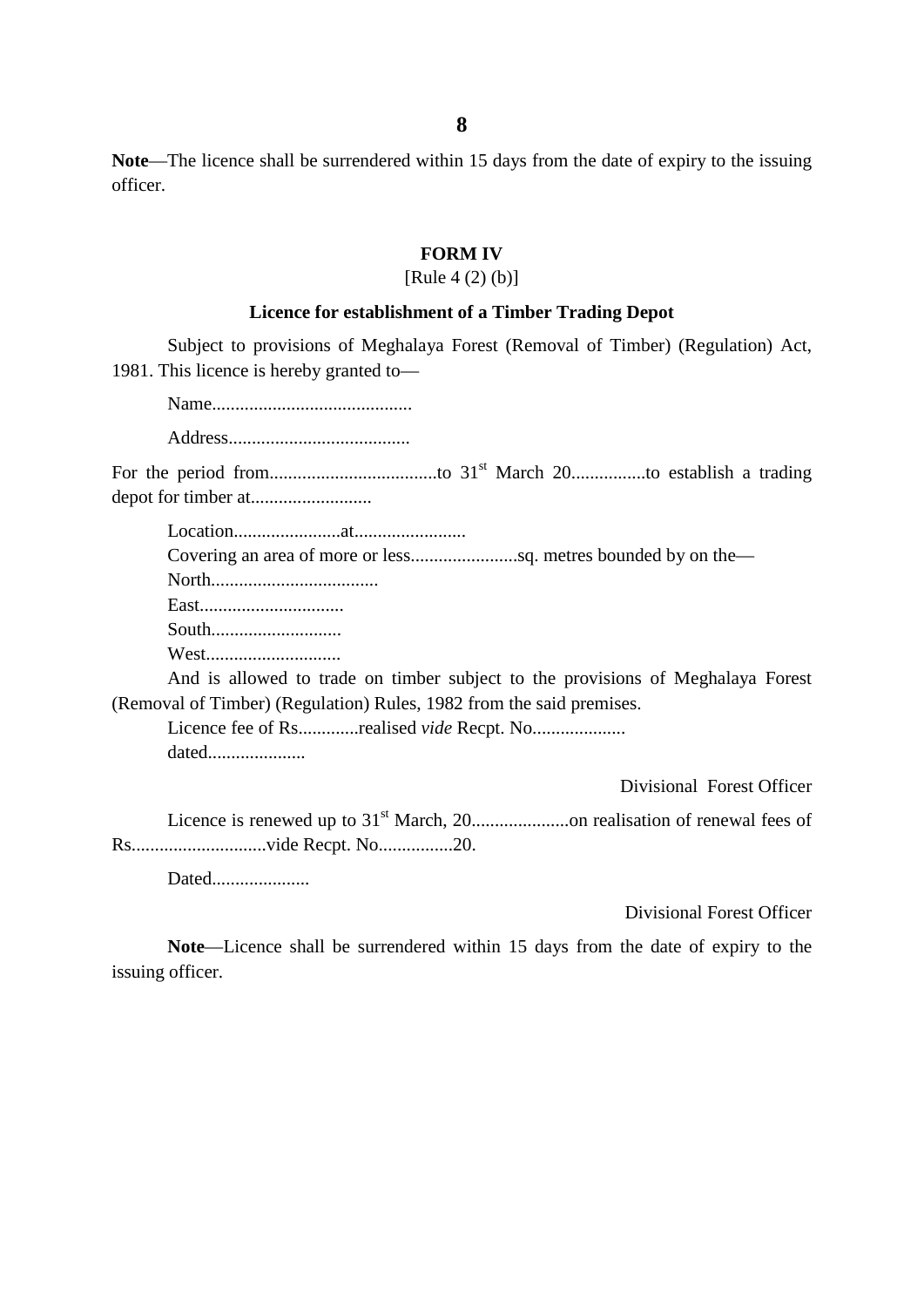#### **9**

#### **FORM V**

[Rule 4 (5)]

From

.........................................

To,

The Divisional Forest Officer,

(The Competent Authority under the MFRTR Act, 1981)

...........................Division.

Sub: Renewal of Trading/Depot Licence No......................

Sir,

I hereby apply for renewal of the licence No..................of......................... for transporting timber outside the State/for establishing a trading depot for timbers for a further period of one year ending on  $31<sup>st</sup>$  March, 20.

The following charges may kindly be incorporated in the licence.

The licence is enclosed herewith for necessary action.

Yours faithfully

#### **FORM VI**

#### [Rule 8]

#### **Register of Export of timber to..............................outside the State**

| Date | Receipt<br>Particulars of Timber |      | From<br>where | Ref. to<br>TP/ |                | Particulars of Timber |         |      | Disposal |               | Balance<br>stock of |          |
|------|----------------------------------|------|---------------|----------------|----------------|-----------------------|---------|------|----------|---------------|---------------------|----------|
|      | Species                          | Size | Volume        | received       | Challan<br>No. | Date                  | Species | Size | Volume   | Where<br>sent | Ref.<br>to          | the date |
|      |                                  |      |               |                |                |                       |         |      |          |               | T.P.                |          |
|      |                                  |      |               |                |                |                       |         |      |          |               | issued              |          |
| 1    | $\mathbf{2}$                     | 3    | 4             | 5              | 6              | 7                     | 8       | 9    | 10       | 11            | 12                  | 13       |
|      |                                  |      |               |                |                |                       |         |      |          |               |                     |          |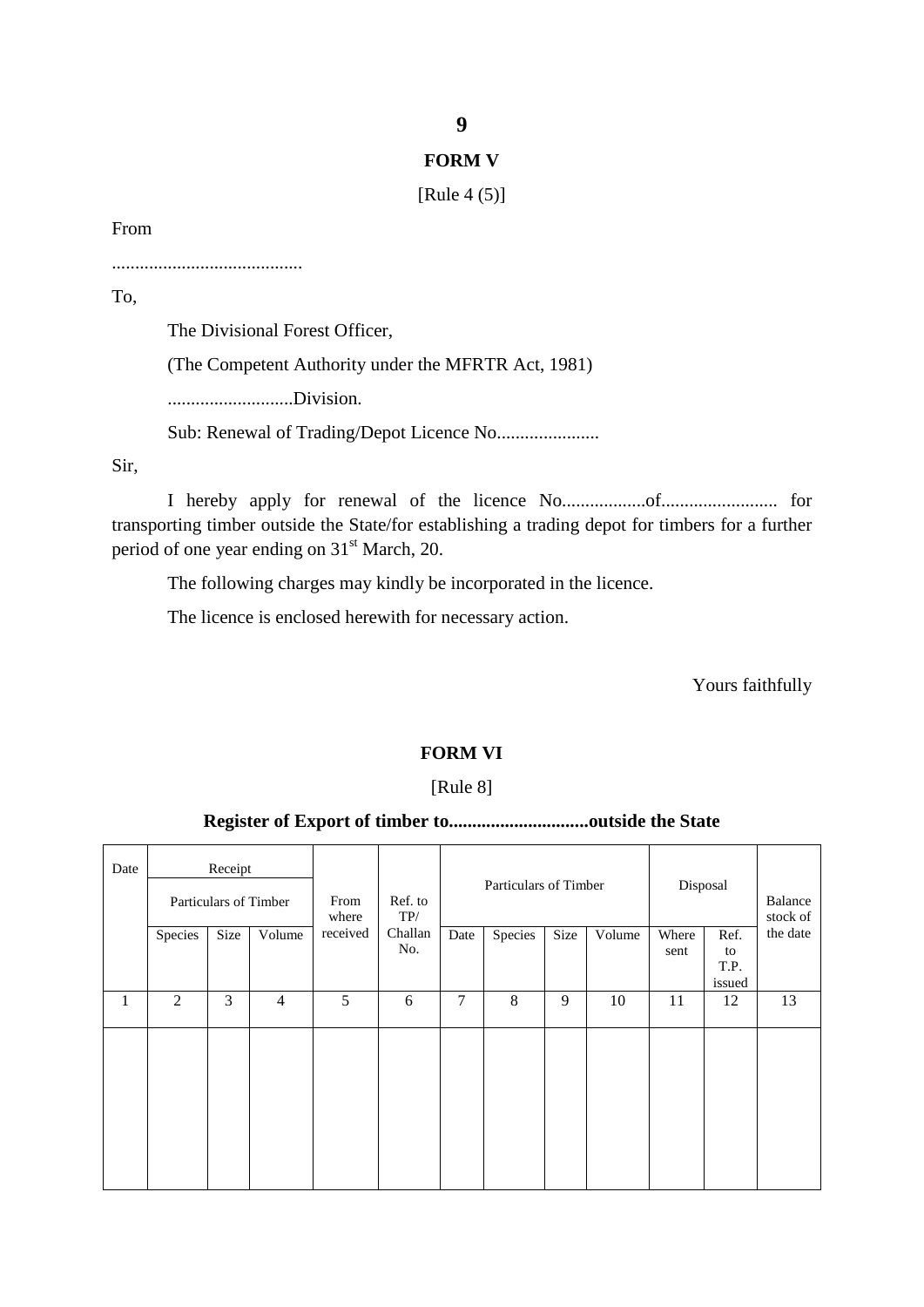#### **FORM VI-A**

#### [Rule 8]

#### **Export of Timber Return for the month ending...................20.**

Name of Licence holder................................Licence No..........................

|         |                | Name of Timber received during the month |                |       | <b>Quantity of Timber</b><br>exported during the |             |        | Closing balance<br>at the end of |         |
|---------|----------------|------------------------------------------|----------------|-------|--------------------------------------------------|-------------|--------|----------------------------------|---------|
|         |                |                                          |                |       | month                                            |             |        | month                            |         |
| Species | <b>Size</b>    | Volume                                   | Received       | Total | Species                                          | <b>Size</b> | Volume | Col.                             | Remarks |
|         |                | opening                                  | during         | Col.  |                                                  |             |        | $5 - 8$                          |         |
|         |                | stock at                                 | the            | 3 & 4 |                                                  |             |        |                                  |         |
|         |                | the                                      | month          |       |                                                  |             |        |                                  |         |
|         |                | beginning                                |                |       |                                                  |             |        |                                  |         |
|         |                | of the                                   |                |       |                                                  |             |        |                                  |         |
|         |                | month                                    |                |       |                                                  |             |        |                                  |         |
|         | $\overline{2}$ | 3                                        | $\overline{4}$ | 5     | 6                                                | 7           | 8      | 9                                | 10      |
|         |                |                                          |                |       |                                                  |             |        |                                  |         |
|         |                |                                          |                |       |                                                  |             |        |                                  |         |
|         |                |                                          |                |       |                                                  |             |        |                                  |         |
|         |                |                                          |                |       |                                                  |             |        |                                  |         |
|         |                |                                          |                |       |                                                  |             |        |                                  |         |
|         |                |                                          |                |       |                                                  |             |        |                                  |         |
|         |                |                                          |                |       |                                                  |             |        |                                  |         |
|         |                |                                          |                |       |                                                  |             |        |                                  |         |

Dated the.......................20.

Certified that the information furnished above are correct to the best of my knowledge and belief.

Signature of the Licence holder

Note—(1) Entries should be made species-wise.

(2) To be submitted to the Divisional Forest Officer concerned not later than  $7<sup>th</sup>$  day of the following month.

#### **10**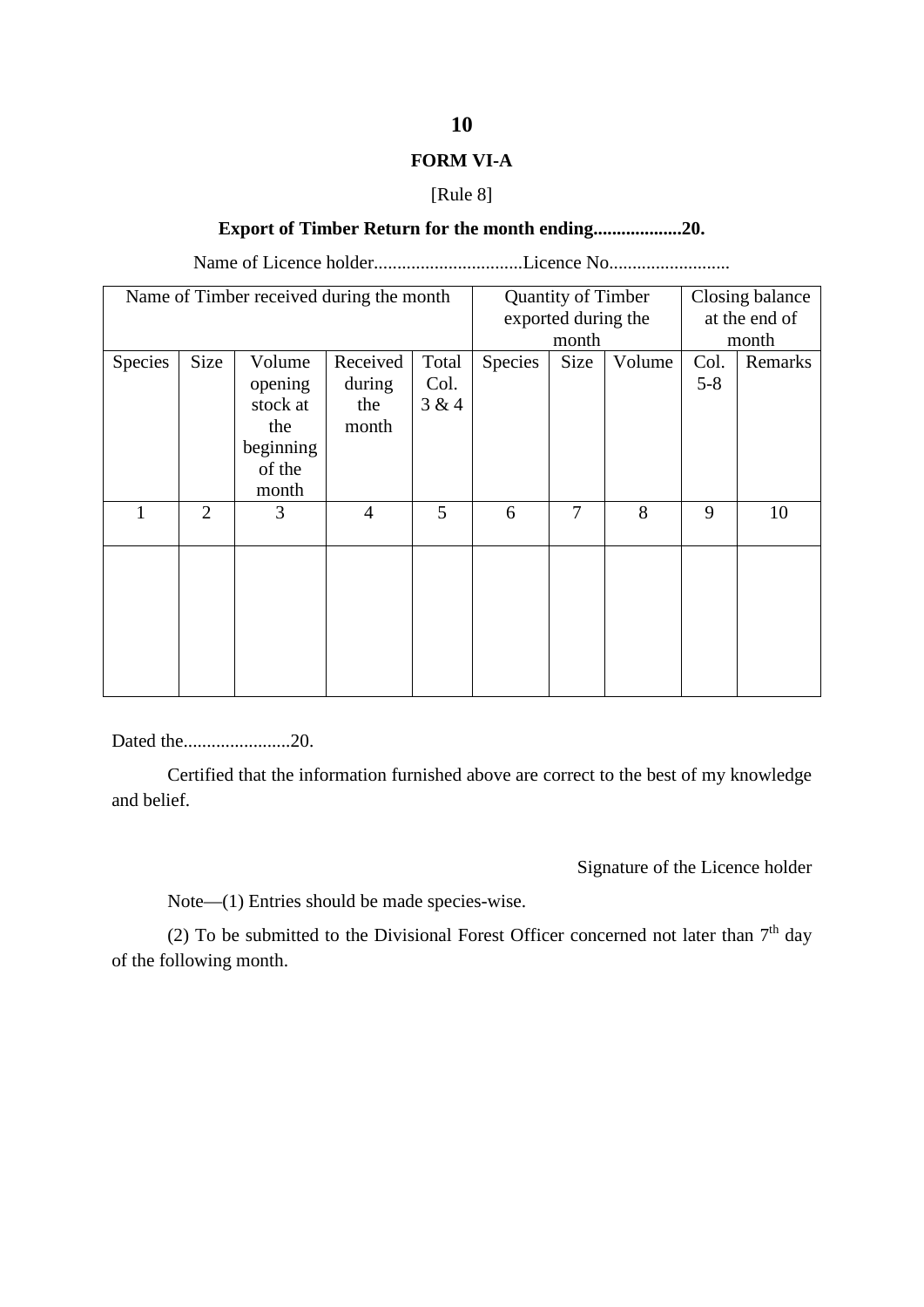## **FORM VII**

## [Rule 8]

## **Register of Receipt and Disposal of Timber**

Dated........................

| Receipt |                |        |            |        |          |            |  |  |  |
|---------|----------------|--------|------------|--------|----------|------------|--|--|--|
|         |                |        |            |        |          |            |  |  |  |
|         |                |        |            |        | From     | Ref. to    |  |  |  |
| Date    | Species        | Length | Girth/size | Volume | where    | TP/Challan |  |  |  |
|         |                |        |            |        | received | No. and    |  |  |  |
|         |                |        |            |        |          | date       |  |  |  |
|         | $\overline{2}$ | 3      | 4          | 5      | 6        | 7          |  |  |  |
|         |                |        |            |        |          |            |  |  |  |
|         |                |        |            |        |          |            |  |  |  |
|         |                |        |            |        |          |            |  |  |  |
|         |                |        |            |        |          |            |  |  |  |
|         |                |        |            |        |          |            |  |  |  |

|      |             |         | Disposal                      |        |                 |            |                            |               |          |
|------|-------------|---------|-------------------------------|--------|-----------------|------------|----------------------------|---------------|----------|
| Date | How<br>disp |         | Particular of timber disposed |        | How<br>disposed | Ref.<br>to | <b>Balance</b><br>stock at | Re<br>mar     |          |
|      | osed        | Species | Length                        | Girth/ | Volume          |            | <b>TP</b>                  | the end       | $\rm ks$ |
|      |             |         |                               | size   |                 |            | No.<br>and                 | of the<br>day |          |
|      |             |         |                               |        |                 |            | date                       |               |          |
| 8    | 9           | 10      | 11                            | 12     | 13              | 14         | 15                         | 16            | 17       |
|      |             |         |                               |        |                 |            |                            |               |          |